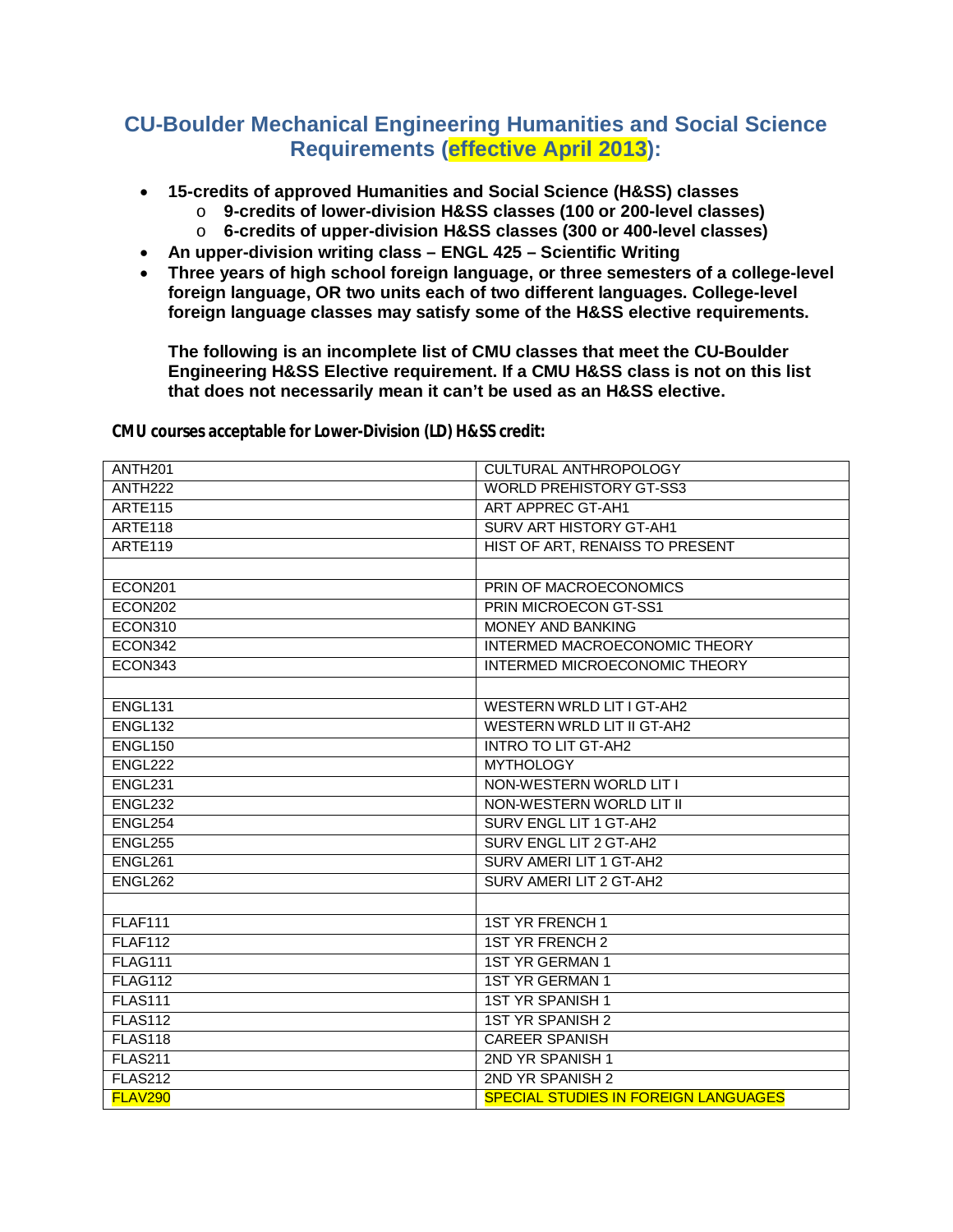|                | includes Japanese, Ancient Greek, Latin, advanced<br>French, German, Spanish and other Classical and<br><b>Modern Languages</b> |
|----------------|---------------------------------------------------------------------------------------------------------------------------------|
|                |                                                                                                                                 |
| GEOG103        | WORLD REGIONAL GEOGRAPHY GT-SS2                                                                                                 |
|                |                                                                                                                                 |
| <b>HIST101</b> | <b>WESTERN CIV GT-HI1</b>                                                                                                       |
| <b>HIST102</b> | <b>WESTERN CIV GT-HI1</b>                                                                                                       |
| <b>HIST131</b> | <b>UNITED STATES HISTORY</b>                                                                                                    |
| <b>HIST132</b> | <b>US HISTORY 2 GT-HI1</b>                                                                                                      |
| <b>HIST225</b> | <b>HISTORY OF COLORADO</b>                                                                                                      |
|                |                                                                                                                                 |
| <b>MASS110</b> | <b>MASS MEDIA GT-AH2</b>                                                                                                        |
| MUSA220        | <b>MUSIC APPREC GT-AH1</b>                                                                                                      |
|                |                                                                                                                                 |
| <b>PHIL110</b> | <b>INTRO PHILOSOPHY GT-AH3</b>                                                                                                  |
| <b>PHIL275</b> | <b>INTRODUCTION TO LOGIC</b>                                                                                                    |
| <b>POLS101</b> | AMERICAN GOVT GT-SS1                                                                                                            |
| <b>POLS261</b> | <b>COMPARATIVE POLIT GT-SS1</b>                                                                                                 |
| <b>POLS325</b> | THE AMERICAN PRESIDENCY                                                                                                         |
| <b>POLS396</b> | <b>TOPICS: MIDDLE EAST POLITICS</b>                                                                                             |
| <b>PSYC150</b> | <b>GEN PSYCH 1 GT-SS3</b>                                                                                                       |
| <b>PSYC233</b> | <b>HUMAN GROWTH AND DEVELOPMENT</b>                                                                                             |
| <b>PSYC320</b> | <b>SOCIAL PSYCHOLOGY (prior to</b><br>5/13/12 UD)                                                                               |
|                |                                                                                                                                 |
| <b>SOCI120</b> | <b>TECHNOLOGY AND SOCIETY</b>                                                                                                   |
| <b>SOCI196</b> | <b>TOPICS: TECHNOLOGY AND SOCIETY</b>                                                                                           |
| SOCO144        | MARRIAGE AND FAMILIES                                                                                                           |
| SOCO260        | <b>GEN SOCIOLOGY GT-SS3</b>                                                                                                     |
| SOCO264        | <b>SOCIAL PROBLEMS</b>                                                                                                          |
| THEA145        | <b>INTR DRAMATIC LIT GT-AH1</b>                                                                                                 |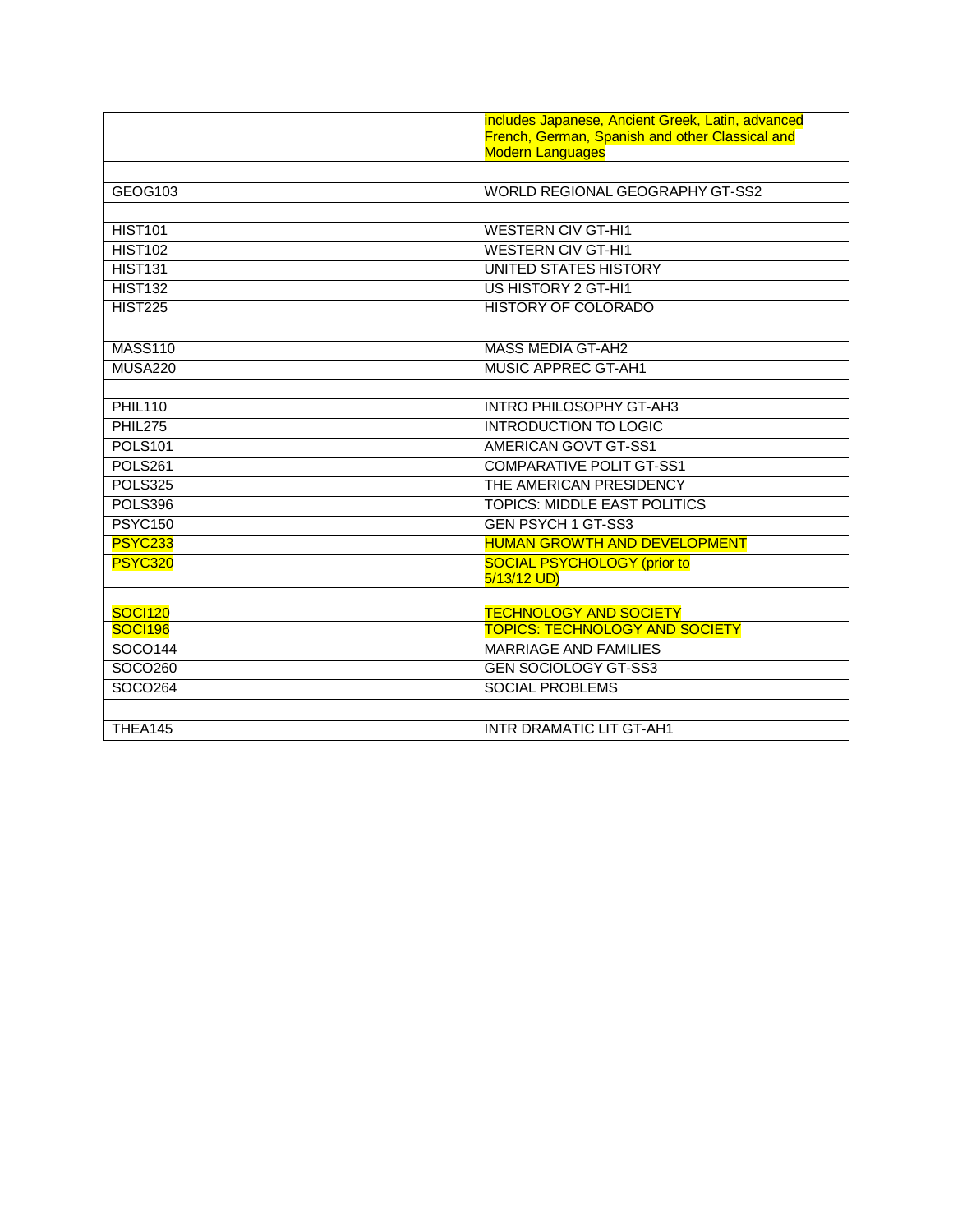**CMU courses acceptable for Upper-Division (UD) H&SS credit:**

| ANTH <sub>301</sub> | NORTH AMERICAN INDIAN                                          |
|---------------------|----------------------------------------------------------------|
| <b>ANTH310</b>      | <b>ETHNOGRAPHIC METHODS</b>                                    |
| <b>ANTH320</b>      | <b>U.S. AS A FOREIGN CULTURE</b>                               |
| <b>ANTH330</b>      | <b>RELIGION AND CULTURE</b>                                    |
| <b>ANTH340</b>      | <b>ETHNOPSYCHOLOGY</b>                                         |
| ANTH345             | MEDICAL ANTHROPOLOGY                                           |
| <b>ANTH350</b>      | <b>REGIONAL STUDY</b>                                          |
| ANTH360             | <b>GENDER AND CULTURE</b>                                      |
| ANTH370             | <b>APPLIED ANTHROPOLOGY</b>                                    |
| <b>ANTH380</b>      | <b>LANGUAGE AND CULTURE</b>                                    |
| <b>ANTH390</b>      | <b>WORLD ETHNICITY AND NATIONALISM</b>                         |
| <b>ANTH405</b>      | <b>GLOBALIZATION AND CULTURE CHANGE</b>                        |
| ANTH410             | <b>WORLD CULTURES</b>                                          |
| ARKE225             | INTRO TO NORTH AMERICAN ARCHAEOLOGY                            |
| <b>ARKE350</b>      | SOUTHWEST ARCHAEOLOGY                                          |
| ARTE302             | NATIVE ARTS OF NORTH AMERICA                                   |
| ARTH315             | NINETEENTH-CENTURY ART                                         |
| ARTH316             | 20TH CENTURY ART TO 1950                                       |
| ARTH317             | <b>AMERICAN ART HISTORY</b>                                    |
| ARTH318             | DEVELOPMENT OF CONTEMPORARY ART                                |
| ARTH319             | ART OF THE AMERICAN WEST                                       |
| ARTH320             | <b>SYMBOLISM TO SURREALISM</b>                                 |
| ARTH321             | GOTHIC AND NORTHERN RENAISSANCE ART AND<br><b>ARCHITECTURE</b> |
| ARTH322             | EXPRESSIONISM IN 20TH CENTURY ART                              |
| ARTH323             | HISTORY OF MODERN ARCHITECTURE                                 |
|                     |                                                                |
| <b>CRMJ301</b>      | <b>CRIMINAL PROCEDURE</b>                                      |
| CRMJ370             | <b>CRIMINOLOGY</b>                                             |
| <b>CRMJ470</b>      | <b>RESTORATIVE JUSTICE</b>                                     |
|                     |                                                                |
| ECON301             | <b>LABOR-MANAGEMENT ISSUES</b>                                 |
| ECON312             | ECONOMIC HISTORY OF THE UNITED STATES                          |
| ECON320             | <b>HISTORY OF ECONOMIC IDEAS</b>                               |
| ECON401             | ECONOMIC ORGANIZATION AND PUBLIC POLICY                        |
| ECON410             | PUBLIC SECTOR ECONOMICS                                        |
| ECON420             | <b>INTERNATIONAL ECONOMICS</b>                                 |
| ECON530             | MANAGERIAL ECONOMICS                                           |
| <b>ENGL301</b>      | CLASSICAL GREEK AND LATIN LITERATURE                           |
| <b>ENGL311</b>      | <b>ENGLISH MEDIEVAL LITERATURE</b>                             |
| ENGL313             | <b>ENGLISH RENAISSANCE LITERATURE</b>                          |
| ENGL314             | <b>AMERICAN LITERATURE TO 1830</b>                             |
| ENGL315             | AMERICAN LITERATURE 1830-1870                                  |
| ENGL316             | AMERICAN LITERATURE 1870-1900                                  |
| <b>ENGL330</b>      | WOMEN IN WORLD THOUGHT AND LITERATURE                          |
| <b>ENGL335</b>      | THE BIBLE AS LITERATURE                                        |
| ENGL343             | LANGUAGE SYSTEMS AND LINGUISTIC DIVERSITY                      |
| <b>ENGL355</b>      | <b>SHAKESPEARE</b>                                             |
| <b>ENGL365</b>      | LITERATURE FOR YOUNG ADULTS                                    |
|                     |                                                                |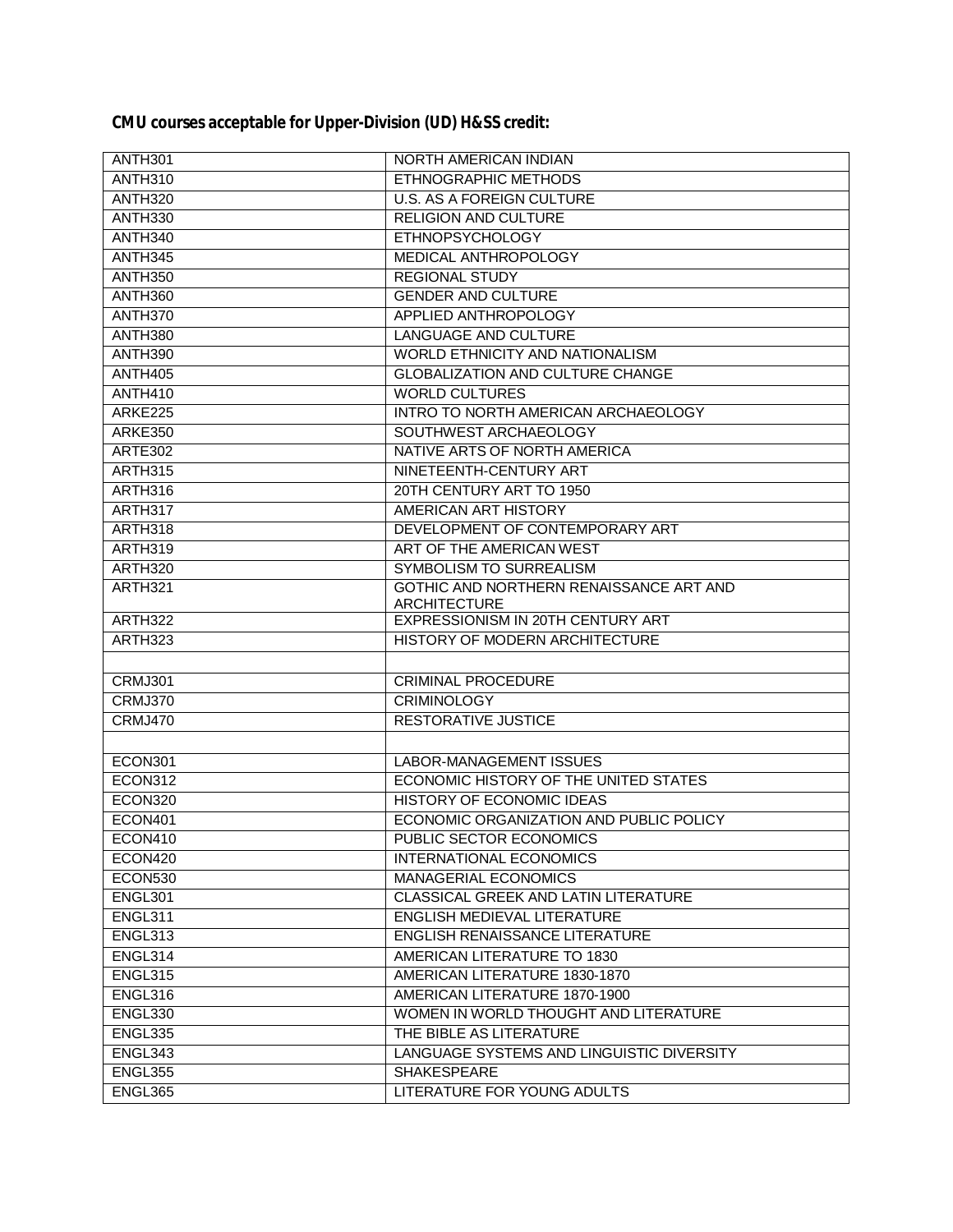| ENGL370        | <b>MAJOR AUTHOR</b>                        |
|----------------|--------------------------------------------|
| ENGL386        | ROOTS OF MODERN RHETORIC                   |
| ENGL390        | <b>INTRO TO FILM STUDIES</b>               |
| <b>ENGL415</b> | AMERICAN FOLKLORE                          |
| <b>ENGL421</b> | INTRO TO LITERARY THEORY AND CRITICISM     |
| ENGL423        | SHORT STORY                                |
| <b>ENGL435</b> | AMERICAN LITERATURE 1900-1945              |
| ENGL436        | AMERICAN LITERATURE 1945-PRESENT           |
| ENGL438        | ETHNIC EXPERIENCES IN U.S. LITERATURE      |
| ENGL440        | <b>HISTORY OF THE ENGLISH LANGUAGE</b>     |
| ENGL451        | STRUCTURE OF THE ENGLISH LANGUAGE          |
| <b>ENGL470</b> | <b>18TH CENTURY BRITISH LITERATURE</b>     |
| ENGL471        | <b>BRITISH ROMANTICISM</b>                 |
| <b>ENGL475</b> | <b>VICTORIAN LITERATURE</b>                |
| ENGL478        | 20TH CENTURY BRITISH LITERATURE            |
| ENGL543        | LANGUAGE SYSTEMS AND LINGUISTIC DIVERSITY  |
|                |                                            |
| <b>FLAS301</b> | ADVANCED SPANISH GRAMMAR                   |
| <b>FLAS302</b> | ADVANCED SPANISH COMPOSITION               |
| <b>FLAS311</b> | HISTORY AND CULTURE OF SPAIN               |
| <b>FLAS312</b> | HISTORY AND CULTURE OF LATIN AMERICA       |
| <b>FLAS314</b> | ADVANCED SPANISH CONVERSATION              |
| <b>FLAS321</b> | <b>INTRO TO THE LITERATURE OF SPAIN</b>    |
| <b>FLAS322</b> | INTRO TO THE LITERATURE OF LATIN AMERICA   |
| <b>FLAS411</b> | SPANISH AND THE NATURE OF LANGUAGE         |
| <b>FLAS421</b> | <b>HISPANIC POETRY</b>                     |
| <b>FLAS422</b> | <b>HISPANIC PROSE</b>                      |
| <b>FLAS423</b> | HISPANIC DRAMA AND FILM                    |
|                |                                            |
| <b>HIST301</b> | <b>HISTORY OF ENGLAND SINCE 1485</b>       |
| <b>HIST302</b> | <b>HISTORY OF MODERN FRANCE</b>            |
| <b>HIST303</b> | HISTORY OF MODERN GERMANY                  |
| <b>HIST305</b> | THE OLD SOUTH                              |
| <b>HIST306</b> | HISTORY OF SOUTH AND SOUTHEAST ASIA        |
| <b>HIST310</b> | LATIN AMERICAN CIVILIZATION                |
| <b>HIST315</b> | AMERICAN INDIAN HISTORY                    |
| <b>HIST316</b> | AMERICAN SLAVERY                           |
| <b>HIST320</b> | THE AMERICAN WEST                          |
| <b>HIST330</b> | <b>HISTORY OF 19TH CENTURY EUROPE</b>      |
| <b>HIST331</b> | THE 20TH CENTURY                           |
| <b>HIST332</b> | HISTORY OF MODERN WARFARE                  |
| <b>HIST340</b> | HISTORY OF THE ISLAMIC WORLD               |
| <b>HIST342</b> | THE EARLY AMERICAN REPUBLIC                |
| <b>HIST344</b> | THE AGE OF INDUSTRY IN AMERICA             |
| <b>HIST346</b> | THE UNITED STATES IN THE 1950S AND 1960S   |
| <b>HIST347</b> | GLOBAL AMERICA: 1970-2000                  |
| <b>HIST350</b> | <b>RENAISSANCE &amp; REFORMATION</b>       |
| <b>HIST355</b> | ANCIENT & MEDIEVAL CITIES                  |
| <b>HIST360</b> | <b>MEDIEVAL EUROPE</b>                     |
| <b>HIST370</b> | <b>EARLY UNITED STATES WOMEN'S HISTORY</b> |
| <b>HIST371</b> | 20TH CENTURY UNITED STATES WOMEN'S HISTORY |
|                |                                            |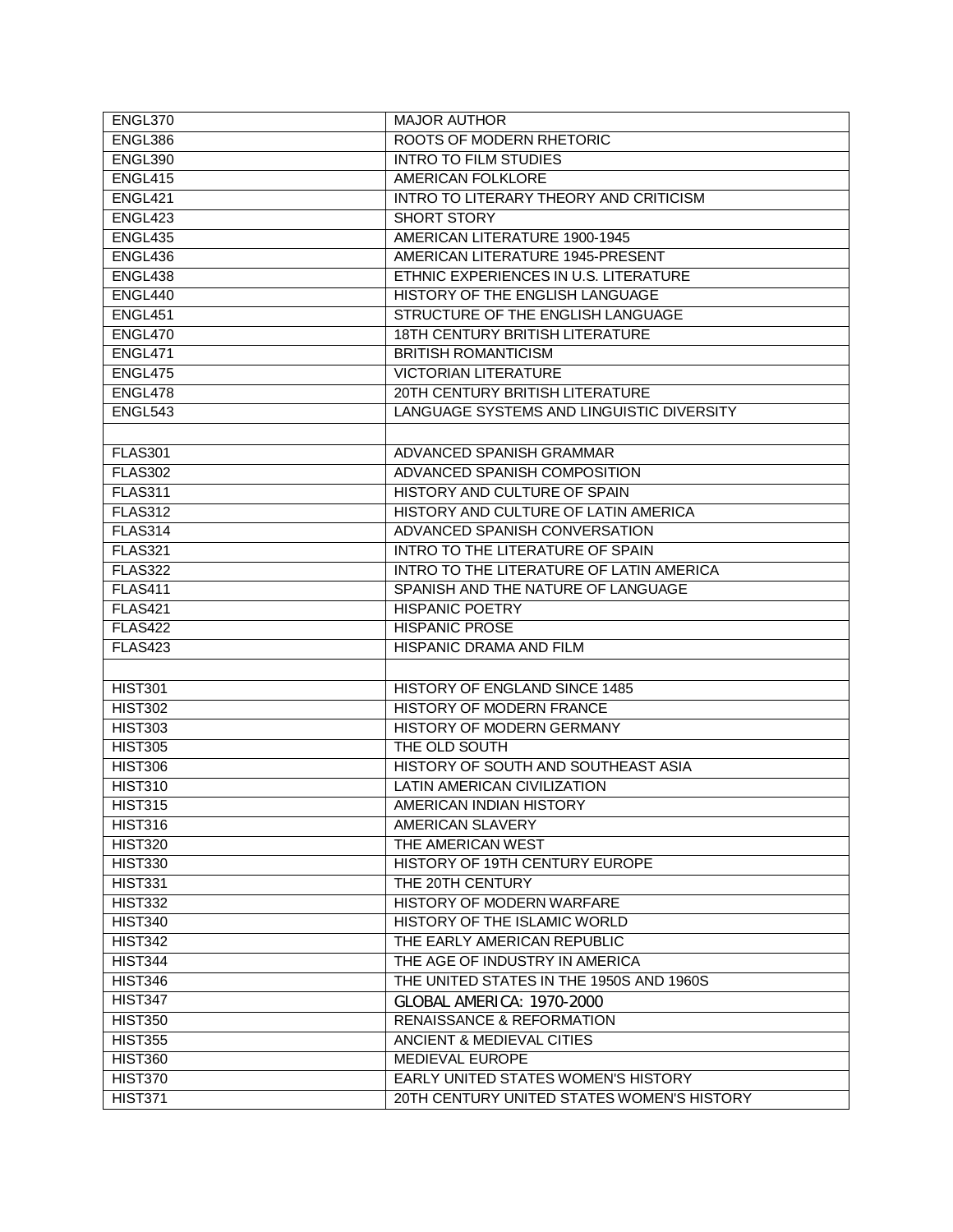| <b>HIST375</b> | AMERICAN SPORT HISTORY                         |
|----------------|------------------------------------------------|
| <b>HIST396</b> | <b>TOPICS: HISTORY OF IDEAS</b>                |
| <b>HIST400</b> | THE SOVIET UNION AND EASTERN EUROPE            |
| <b>HIST401</b> | <b>EAST ASIA: THE FORMATIVE PERIOD</b>         |
| <b>HIST403</b> | EAST ASIA AND THE MODERN WORLD                 |
| <b>HIST405</b> | <b>INTRO TO PUBLIC HISTORY</b>                 |
| <b>HIST406</b> | HISTORY OF THE AFRICAN CONTINENT               |
| <b>HIST410</b> | ENVIRONMENTAL HISTORY OF HE UNITED STATES      |
| <b>HIST415</b> | <b>COLONIAL AMERICA</b>                        |
| <b>HIST416</b> | <b>AMERICAN REVOLUTION</b>                     |
| <b>HIST420</b> | <b>CIVIL WAR/RECONSTRUCTION</b>                |
| <b>HIST430</b> | THE ANCIENT MEDITERRANEAN WORLD                |
| <b>HIST435</b> | <b>CLASSICAL ARCHAEOLOGY</b>                   |
| <b>HIST440</b> | <b>EARLY &amp; MEDIEVAL CHRISTIANITY</b>       |
| <b>HIST496</b> | <b>HISTORY OF MODERN CHINA</b>                 |
|                |                                                |
| <b>PHIL320</b> | PHILOSOPHY OF RELIGION                         |
| <b>PHIL352</b> | <b>ETHICS</b>                                  |
| <b>PHIL373</b> | <b>HISTORY OF PHILOSOPHY</b>                   |
| <b>PHIL374</b> | HISTORY OF PHILOSOPHY 2                        |
| PHIL375        | <b>TWENTIETH-CENTURY PHILOSOPHY</b>            |
| <b>PHIL396</b> |                                                |
|                | TOPICS: PHILOSOPHY AND METAPHOR                |
| <b>POLS310</b> | DEVELOPMENT OF THE AMERICAN CONSTITUTION       |
| <b>POLS324</b> | THE LEGISLATIVE PROCESS                        |
| <b>POLS328</b> | THE AMERICAN COURT SYSTEM                      |
| <b>POLS342</b> | <b>PUBLIC ADMINISTRATION</b>                   |
| <b>POLS352</b> | <b>RELIGION AND POLITICS</b>                   |
| <b>POLS355</b> | POLITICS IN THE INFORMATION AGE                |
| <b>POLS365</b> | EUROPEAN GOVERNMENT AND POLITICS               |
| POLS370        | <b>WORLD POLITICS</b>                          |
| <b>POLS412</b> | <b>CONSTITUTIONAL LAW</b>                      |
| <b>POLS413</b> | <b>CIVIL LIBERTIES</b>                         |
| <b>POLS452</b> | POLITICAL THEORY: CLASSICAL AND MEDIEVAL       |
| <b>POLS453</b> | POLITICAL THEORY: MODERN                       |
| <b>POLS475</b> | AMERICAN FOREIGN AND NATURAL SECURITY POLICY   |
| <b>POLS488</b> | ENVIRONMENTAL POLITICS AND POLICY              |
| <b>PSYC311</b> | <b>QUANTITATIVE RESEARCH METHODS</b>           |
| <b>PSYC325</b> | ENVIRONMENTAL PSYCHOLOGY                       |
| <b>PSYC332</b> | INDIVIDUAL AND GROUP DIFFERENCES               |
| <b>PSYC335</b> | PSYCHOLOGY OF WOMEN                            |
| <b>PSYC360</b> | <b>SPORT PSYCHOLOGY</b>                        |
| <b>PSYC370</b> | CROSS-CULTURAL PSYCHOLOGY                      |
|                |                                                |
| <b>SOCI351</b> | HISTORY OF IDEAS: ANCIENT AND MEDIEVAL PERIODS |
| <b>SOCI396</b> | TOPICS: U.S. HEALTH & ILLNESS                  |
| SOCO300        | POLITICAL SOCIOLOGY                            |
| SOCO301        | <b>INTRO TO HUMAN SERVICES</b>                 |
| SOCO305        | ENVIRONMENTAL SOCIOLOGY                        |
| SOCO310        | SOCIOLOGY OF RELIGION                          |
| SOCO312        | <b>SOCIAL MOVEMENTS</b>                        |
| SOCO314        | <b>POPULATION</b>                              |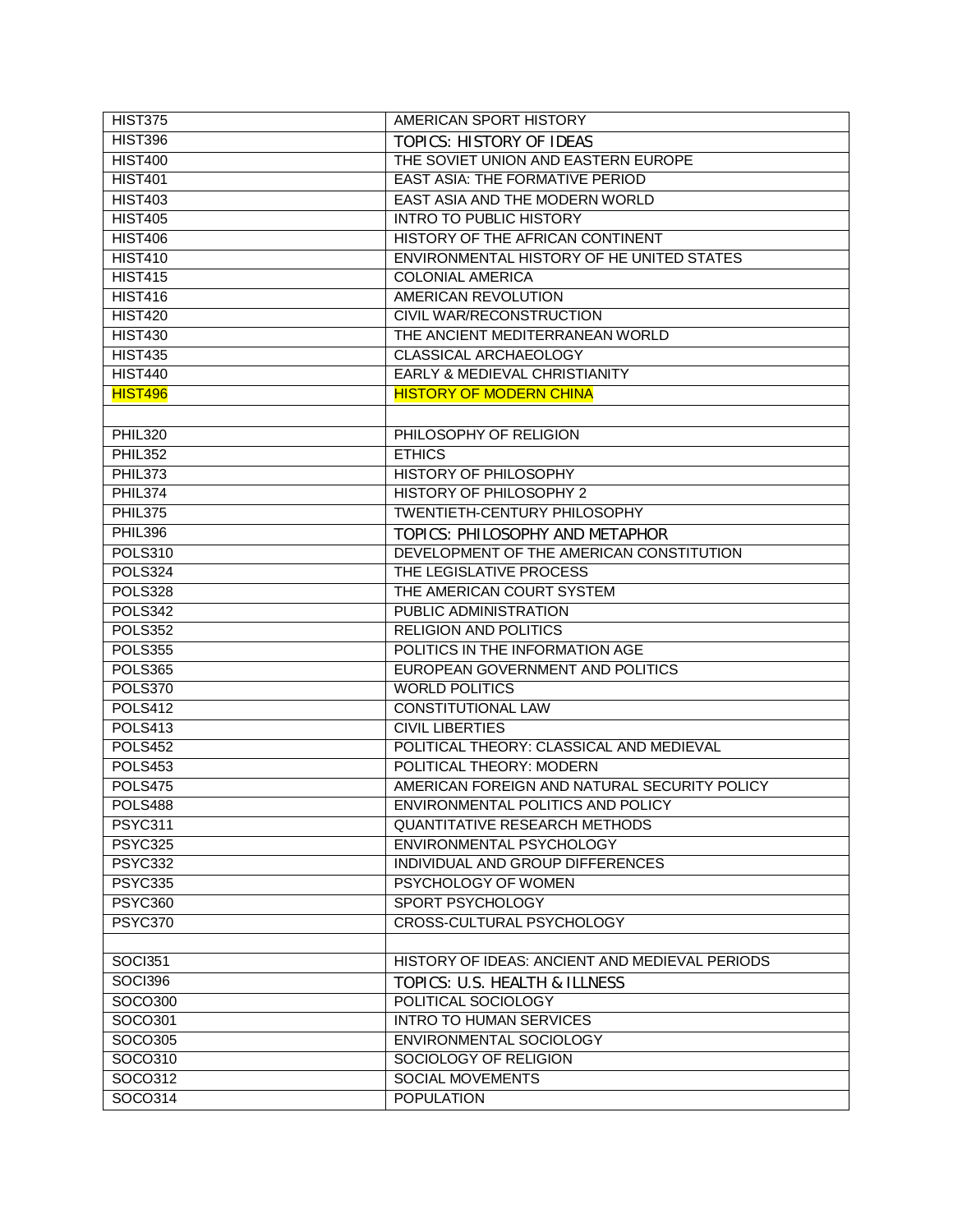| SOCO316 | SOCIAL INEQUALITY                    |
|---------|--------------------------------------|
| SOCO320 | LIFE COURSE SOCIOLOGY                |
| SOCO325 | <b>RACIAL &amp; ETHNIC RELATIONS</b> |
| SOCO330 | <b>CRIME AND DELINQUENCY</b>         |
| SOCO340 | <b>SEX AND GENDER</b>                |
| SOCO350 | SOCIOLOGY OF DEATH & DYING           |
| SOCO360 | SOCIAL INFLUENCES OF SMALL GROUPS    |
| SOCO400 | <b>CLASSICAL SOCIAL THEORY</b>       |
| SOCO410 | CONTEMPORARY SOCIAL THEORY           |
|         |                                      |
| THEA376 | <b>WORLD'S GREATEST FILMS</b>        |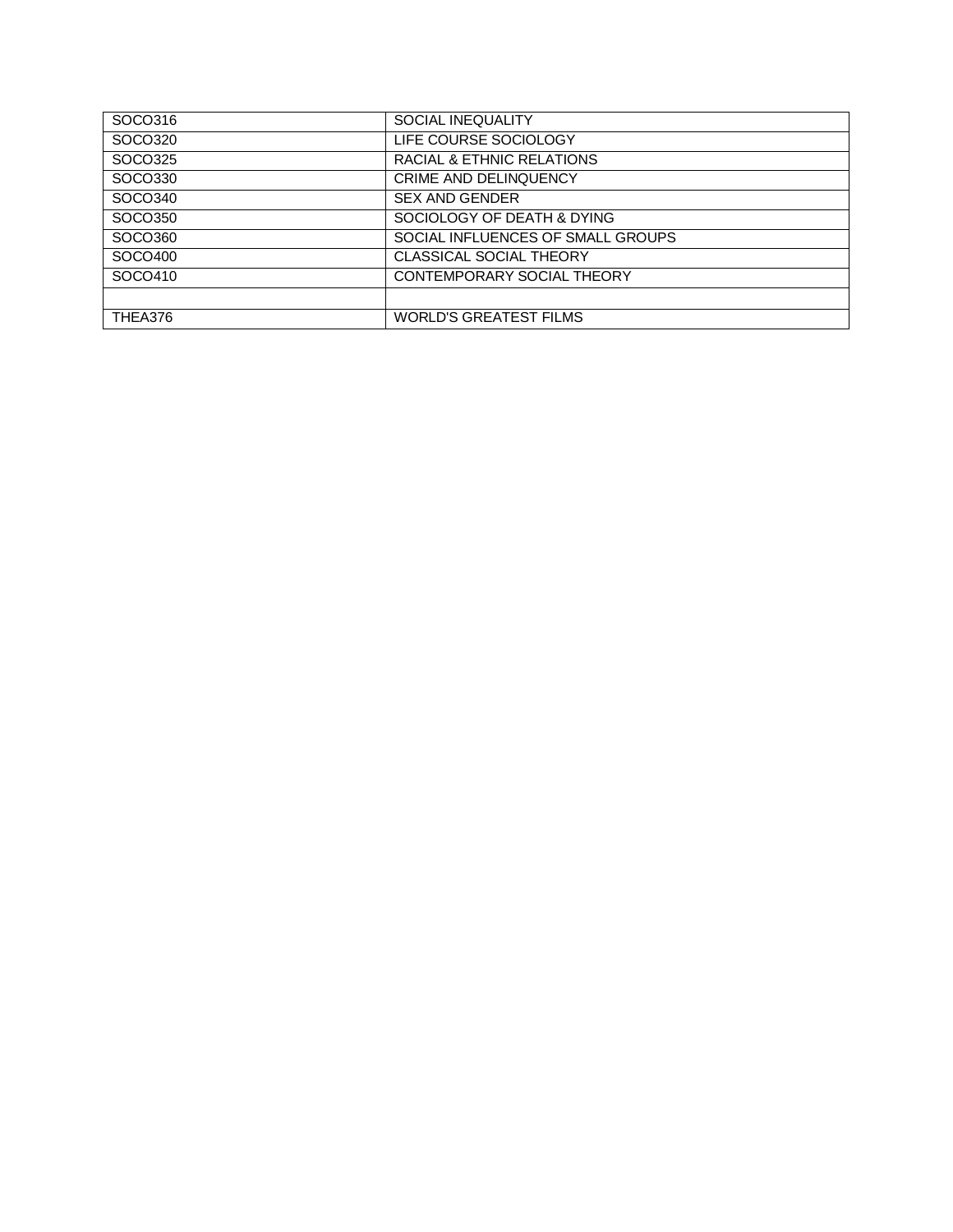The following courses are **NOT** acceptable for H&SS electives by CU-Boulder engineering:

| ACCT <sub>201</sub> | <b>PRIN OF FINANCIAL ACCOUNTING</b>       |
|---------------------|-------------------------------------------|
| ARKE325             | <b>GEOARCHAEOLOGY</b>                     |
| ARKE410             | ARCHAEOLOGICAL FIELDWORK                  |
| ARKE410L            | ARCHAEOLOGICAL FIELDWORK LAB              |
| <b>ARTE101</b>      | <b>TWO-DIMENSIONAL DESIGN</b>             |
| <b>ARTE102</b>      | THREE-DIMENSIONAL DESIGN                  |
|                     |                                           |
| <b>BUGB101</b>      | <b>INTRODUCTION TO BUSINESS</b>           |
| <b>BUGB231</b>      | <b>SURVEY OF BUSINESS LAW</b>             |
| <b>BUGB249</b>      | <b>THE BUSINESS OF LIFE</b>               |
| BUGB349             | <b>LEGAL ENVIRONMENT OF BUSINESS</b>      |
| <b>BUGB351</b>      | <b>BUSINESS LAW I</b>                     |
| <b>BUGB352</b>      | <b>BUSINESS LAW II</b>                    |
| <b>BUGB401</b>      | <b>INTERNATIONAL BUSINESS</b>             |
| <b>BUGB500</b>      | ADVANCED BUSINESS LAW AND ETHICS          |
| <b>BUGB510</b>      | <b>GLOBAL BUSINESS</b>                    |
|                     |                                           |
| <b>CISB101</b>      | <b>BUSINESS INFORMATION TECHNOLOGY</b>    |
| CRMJ201             | <b>INTRO TO CRIMINAL JUSTICE</b>          |
| CRMJ310             | THE POLICE PROCESS                        |
| <b>CRMJ320</b>      | <b>CORRECTIONS</b>                        |
| CRMJ328             | <b>AMERICAN COURT SYSTEMS</b>             |
| CRMJ410             | <b>CRIMINAL INVESTIGATIONS</b>            |
| CRMJ412             | <b>CONSTITUTIONAL LAW</b>                 |
| CRMJ415             | COUNTER-TERRORISM AND LAW ENFORCEMENT     |
| CRMJ420             | <b>CRIMINAL LAW</b>                       |
| CRMJ425             | TRAIL, EVIDENCE AND LEGAL ADVOCACY        |
| CRMJ426             | <b>MOCK TRIAL</b>                         |
|                     |                                           |
| DANC115             | <b>DANCE APPRECIATION</b>                 |
| DANC160L            | <b>BEGINNING BALLET LAB</b>               |
| DANC169L            | BEGINNING MODERN DANCE LAB                |
| DANC174L            | BEGINNING JAZZ DANCE LAB                  |
| DANC177L            | <b>BEGINNING TAP DANCE LAB</b>            |
|                     |                                           |
| EMGT340             | <b>ENERGY MANAGEMENT FUNDAMENTALS</b>     |
| <b>EMGT360</b>      | <b>REAL PROPERTY OIL AND GAS LAW</b>      |
| ENGL111             | <b>ENGLISH COMP GT-CO1</b>                |
| ENGL112             | <b>ENGLISH COMP GT-CO2</b>                |
| ENGL129             | <b>HONORS ENGLISH</b>                     |
| ENGL219             | <b>INTRO TO PROFESSIONAL WRITING</b>      |
| ENGL250             | <b>INTRO CREATIVE WRITING</b>             |
| ENGL320             | REPORT AND PROPOSAL WRITING               |
| ENGL380             | <b>CREATIVE WRITING: NON-FICTION</b>      |
| ENGL381             | <b>CREATIVE WRITING: FICTION</b>          |
| ENGL382             | CREATIVE WRITING: CHARACTER AND NARRATIVE |
| ENGL383             | <b>CREATIVE WRITING: POETRY</b>           |
| ENGL384             | <b>EXPOSITORY AND PERSUASIVE WRITING</b>  |
| <b>ENGL385</b>      | TECHNICAL AND PROFESSIONAL WRITING        |
|                     |                                           |